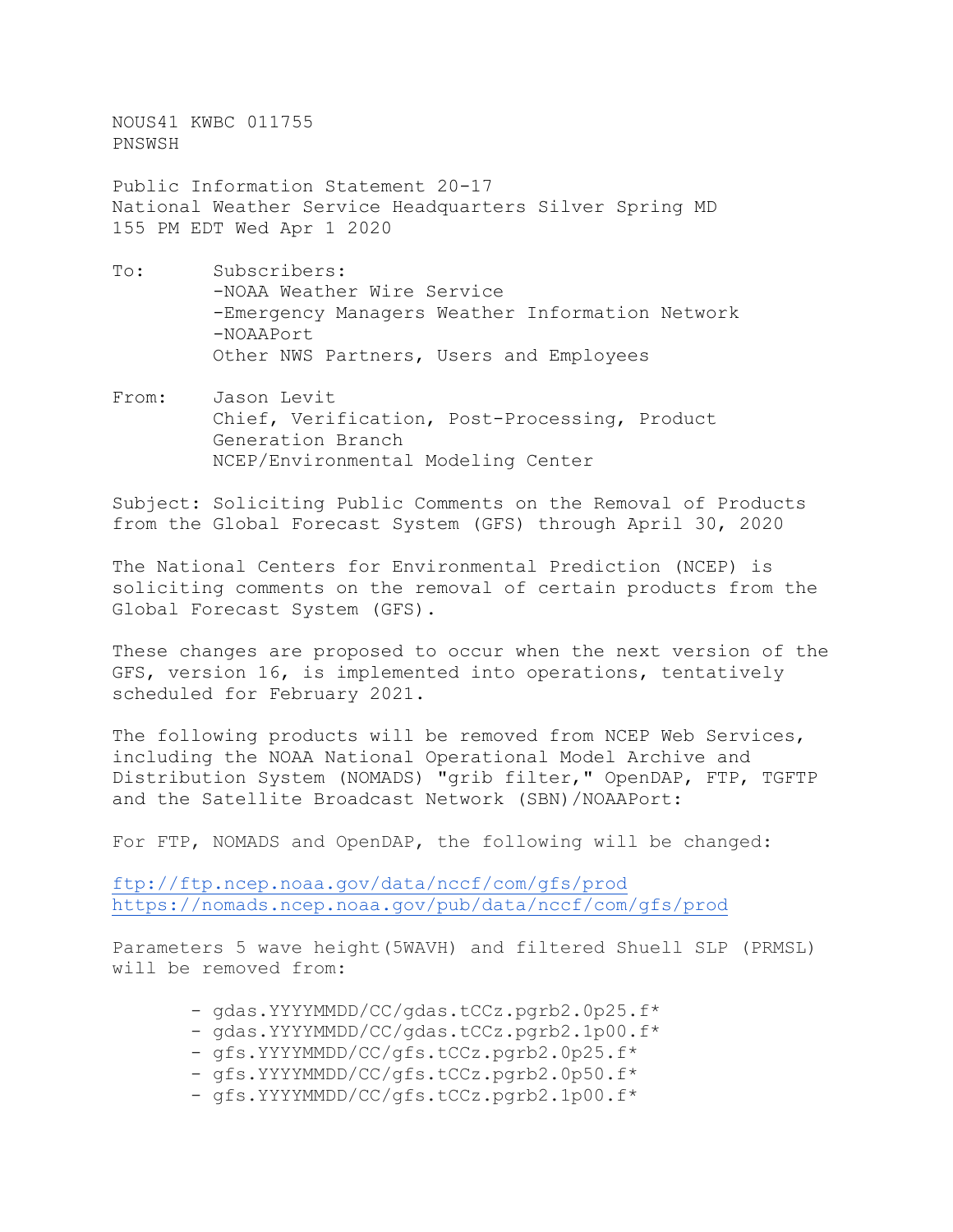Lifted Index (LFTX) parameter will be removed from:

- gdas.YYYYMMDD/CC/gdas.tCCz.sfluxgrbf\*
- gfs.YYYYMMDD/CC/gfs.tCCz.sfluxgrbf\*

Where YYYYMMDD is the initialization year, month, and day, and CC is the model cycle (00, 06, 12, and 18 Coordinated Universal Time (UTC))

- The gfs.tCCz.goessimpgrb2.1p00.f\* files and simulated GOES-12 and 13 products in gfs.tCCz.goessimpgrb2f\* will be replaced by new simulated GOES-16 and 17 products to be implemented with GFS version 16. The five wave height and filtered Shuell Sea Level Pressure products are legacy products that were heavily filtered to smooth out terrain noise, but have caused confusion due to their inconsistency with corresponding wind fields. Therefore, the Environmental Modeling Center (EMC) will remove five wave height products while replacing filtered Shuell Sea Level Pressure with the unfiltered one with the same variable name (PRMSL). The Lifted Index product can be found in commonly used corresponding gdas and gfs pressure gridded binary (GRIB) files.

- U and V winds and temperature in legacy bulletin format will be removed for select levels based on an existing agreement with the NOAA Aviation Weather Center (see link below for headers).

- The five wave height (5WAVH) legacy variable will be removed from Advanced Weather Interactive Processing System (AWIPS) products 20km grids (contiguous U.S. (CONUS), Alaska, Puerto Rico, Pacific region) and LATITUDE/LONGITUDE 1.0 degree grid (see link below for headers).

All World Meteorological Organization (WMO) headers proposed for removal are listed here:

https://www.nco.ncep.noaa.gov/pmb/changes/gfsv16 removal grids.s [html](https://www.nco.ncep.noaa.gov/pmb/changes/gfsv16_removal_grids.shtml)

Send comments on this proposal to:

Jason Levit NWS/NCEP Environmental Modeling Center College Park, MD [jason.levit@noaa.gov](mailto:jason.levit@noaa.gov)